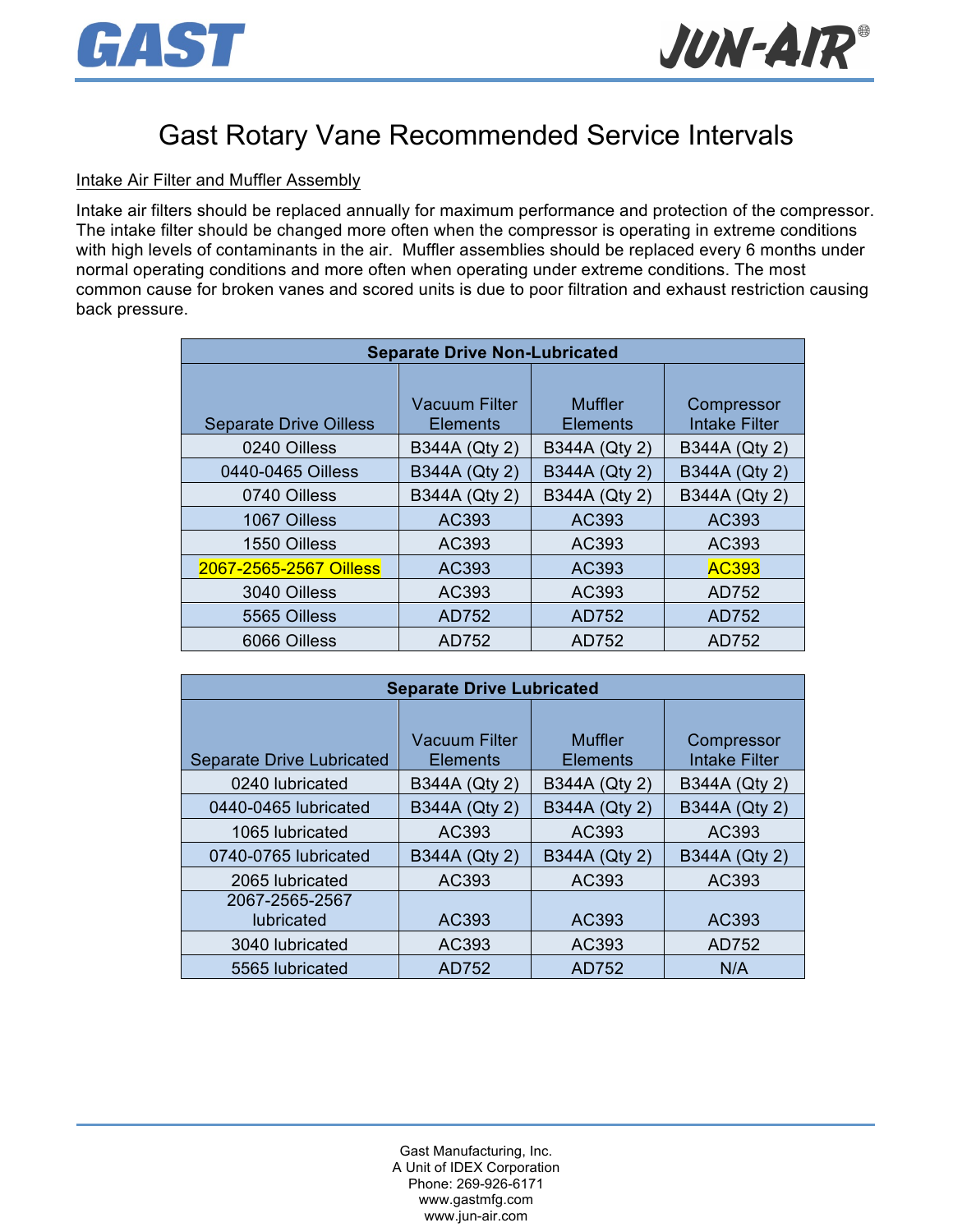



### Vanes

Gast rotary vanes are engineered to have low wear rate, but like all rotary vane compressors, the vanes will eventually requirement replacement. The vanes should be replaced when any one of vanes in the compressors wears to the point that it measures less than the minimum height dimension illustrated in the chart below. Vanes should always be replaced as a complete set.

| <b>Separate Drive Non-Lubricated Vanes</b> |                                        |                 |                         | <b>Replace Vane if size is</b><br>smaller than below |
|--------------------------------------------|----------------------------------------|-----------------|-------------------------|------------------------------------------------------|
| <b>Used On Model</b>                       | Part No.                               | <b>Material</b> | No.<br><b>Required</b>  | <b>Width</b>                                         |
| 0240 Oilless                               | AD286                                  | Carbon          | 4                       | 35/64"                                               |
| 0440-0465 Oilless                          | AD372                                  | Carbon          | 4                       | 35/64"                                               |
| 0740 Oilless                               | <b>AA510A</b>                          | Carbon          | $\overline{4}$          | 45/64"                                               |
| 1067 Oilless                               | AH430                                  | Carbon          | $\overline{4}$          | 1.9/16"                                              |
| 1550 Oilless                               | <b>AB125B</b>                          | Carbon          | 4                       | 7/8"                                                 |
| 2067-2565-2567 Oilless                     | <b>AH195</b>                           | Carbon          | $\overline{\mathbf{4}}$ | 53/64"                                               |
| 3040 Oilless                               | <b>AB934A</b>                          | Carbon          | $\overline{4}$          | 1.11/64"                                             |
| 5565 Oilless                               | AE310                                  | Carbon          | $\overline{\mathbf{4}}$ | 13/8"                                                |
| 6066 Oilless                               | <b>AK738</b>                           | Carbon          | $\overline{4}$          | 13/8"                                                |
|                                            |                                        |                 |                         |                                                      |
|                                            | <b>Separate Drive Lubricated Vanes</b> |                 |                         | <b>Replace Vane if size is</b><br>smaller than below |
| <b>Used On Model</b>                       | Part No.                               | <b>Material</b> | No.<br><b>Required</b>  | <b>Width</b>                                         |
| 0240 lubricated                            | <b>B2335C</b>                          | Woven           | 4                       | 35/64"                                               |
| 0440-0465 lubricated                       | <b>B335H</b>                           | Woven           | $\overline{4}$          | 35/64"                                               |
| 1065 lubricated                            | <b>D335K</b>                           | Woven           | $\overline{4}$          | 53/64"                                               |
| 0740-0765 lubricated                       | <b>AA510E</b>                          | Woven           | $\overline{4}$          | 45/64"                                               |
| 2065 lubricated                            | AA8D                                   | Woven           | $\overline{\mathbf{4}}$ | 53/64"                                               |
| 2067-2565-2567<br>lubricated               | <b>AA750G</b>                          | Woven           | $\overline{4}$          | 53/64"                                               |
| 3040 lubricated                            | <b>AB934H</b>                          | Woven           | $\overline{4}$          | 1 11/64"                                             |

#### **How to measure vane height:**



Gast Manufacturing, Inc. A Unit of IDEX Corporation Phone: 269-926-6171 www.gastmfg.com www.jun-air.com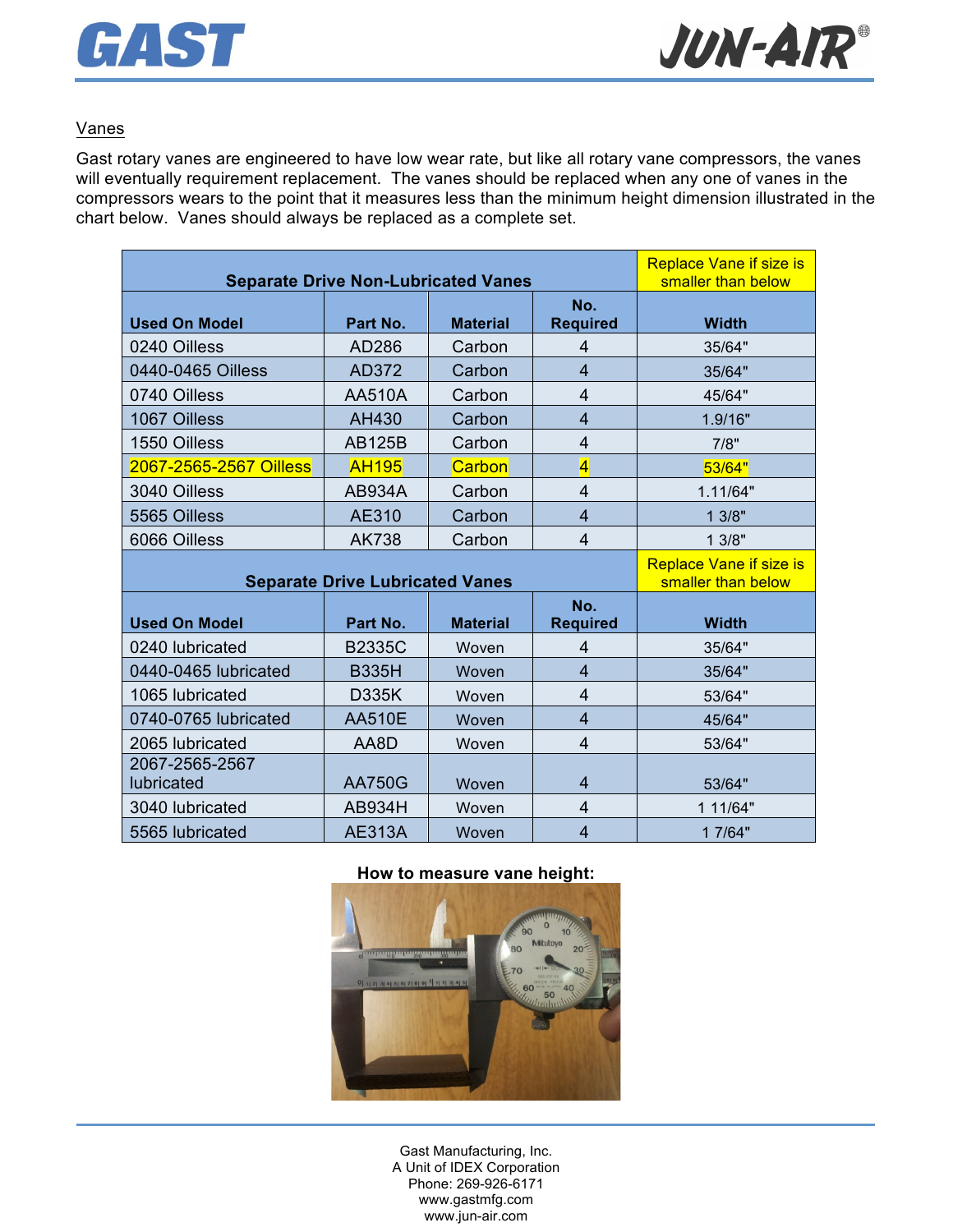



### 40, 67 & 66 Series Oil-Less

- 1. Make sure unit is unplugged or is disconnected from power.
- 2. Remove filter and muffler assemblies from the unit and set aside.
- 3. Remove the fan or fan pulley using a pulley puller.
- 4. Remove the end cap with adjustable spanner wrench.
- 5. Remove snap ring along with Bellville springs and washer.
- 6. Remove the bolts from the dead endplate, than remove the endplate with the puller.
- 7. Press out the rotor assembly by using an arbor press.
- 8. Remove the drive end bearing deflector.
- 9. Do not take apart any further, you do not want to remove the drive end plate as this will change the internal clearances.
- 10.Inspect the vanes, noting the direction of the beveled edge and remove the vanes.
- 11.Clean the rotor and inside of the body and end plates using Gast AH255D flushing solvent to remove any carbon dust buildup.
- 12.Replace the rotor into the body and through the drive end plate.
- 13.Install deflector and press on bearing with arbor press.
- 14.Replace vanes, making sure that the beveled edge matches the contour of the body.
- 15.Replace dead endplate.
- 16.Install deflector and press on bearing with arbor press.
- 17.Replace dead end plate bolts and dowel pin. Torque bolts to 110 in-lbs.
- 18.Install Bellville springs, washer and snap ring.
- 19.Place a dial indictor against the dead end of the shaft to measure axial movement when setting the end clearance.
- 20.Place one drop of 222 Loctite to the threads of the drive end cap and install the end cap.
- 21.Set the end clearance by tightening the end cap with the adjustable spanner wrench until the dial indicator moves .001" on 0240, 0440 and 0740 models and .002" on 2067, 2567, 1550, 3040 and 6066 models.
- 22.Remove the old filters and muffler elements and clean the jars.
- 23.Remove the old gaskets and install new gaskets.
- 24.Install new elements and replace the jars. Tighten the jars so that they do not leak but make sure not over tighten which could cause damage.
- 25.Check that all external accessories such as relief valves and gauges are attached and are in good operating condition before operating the product.
- 26.Reconnect power and test unit performance.

Gast Manufacturing, Inc. A Unit of IDEX Corporation Phone: 269-926-6171 www.gastmfg.com www.jun-air.com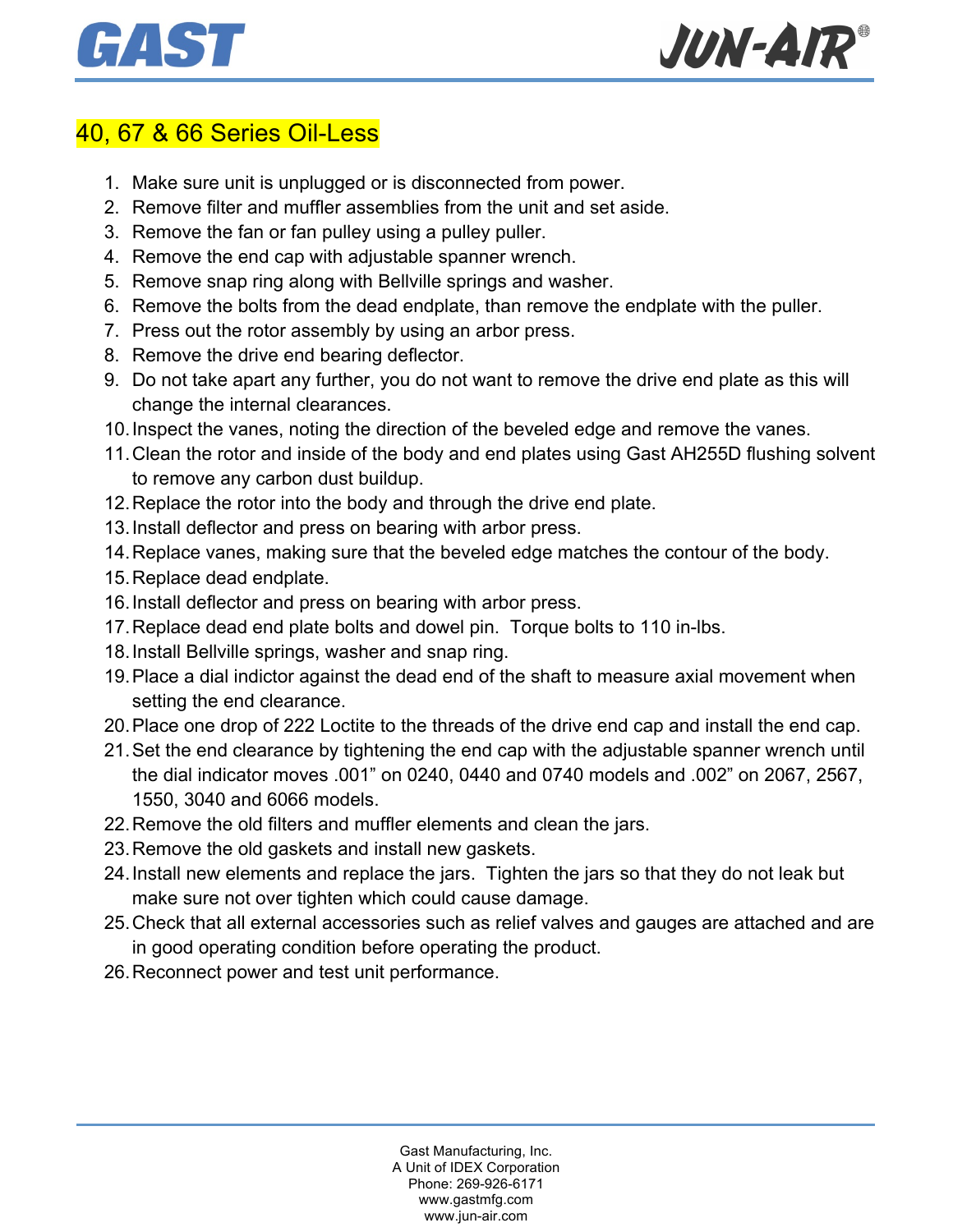



# 40 & 67 Series Lubricated

- 1. Make sure unit is unplugged or is disconnected from power.
- 2. Remove filter, muffler and oil reservoir from the unit and set aside.
- 3. Remove the oiler feed tubes from the end plates.
- 4. Remove the fan or fan pulley using a pulley puller.
- 5. Remove the drive end cap with adjustable spanner wrench.
- 6. Remove snap ring along with Bellville springs & washer.
- 7. Remove the bolts from the dead endplate and remove the endplate with the puller.
- 8. Press out the rotor assembly using an arbor press.
- 9. Remove the drive end bearing deflector.
- 10.Do not take apart any further, you do not want to remove the drive end plate as this will change the internal clearances.
- 11.Inspect the vanes, noting the direction of the beveled edge and remove the vanes.
- 12.Clean the rotor and inside of the body and end plates using Gast AH255D flushing solvent to remove any carbon dust buildup.
- 13.Replace the rotor into the body and through the drive end plate.
- 14.Install deflector and press on bearing with arbor press.
- 15.Replace vanes, making sure to place a coating of oil on them and that the beveled edge matches the contour of the body.
- 16.Replace dead endplate.
- 17.Install deflector and press on bearing with arbor press.
- 18.Replace dead end plate bolts and dowel pin. Torque bolts to 110 in-lbs.
- 19.Install Bellville springs, washer and snap ring.
- 20.Place a dial indictor against the dead end of the shaft to measure axial movement when setting the end clearance.
- 21.Place one drop of 222 Loctite on the threads of the drive end cap and install the end cap.
- 22.To set the end clearance, tighten the end cap with the adjustable spanner wrench until the dial indicator moves .001" on 0240, 0440 and 0740 models and .002" on 2067, 2567, 1550 and 3040 models.
- 23.Remove the old filters, muffler elements and oiler wicks and clean the jar assemblies.
- 24.Remove the old gaskets and install new gaskets.
- 25.Install new elements and wicks and replace the jars. Tighten the jars so that they do not leak but make sure not over tighten which could cause damage.
- 26.Install oiler feed tubs to end plates and oil reservoir and refill the oil reservoir with Gast AD220 oil.
- 27.Check that all external accessories such as relief valves and gauges are attached and are in good operating condition before operating the product.
- 28.Reconnect power and test unit performance.

Gast Manufacturing, Inc. A Unit of IDEX Corporation Phone: 269-926-6171 www.gastmfg.com www.jun-air.com